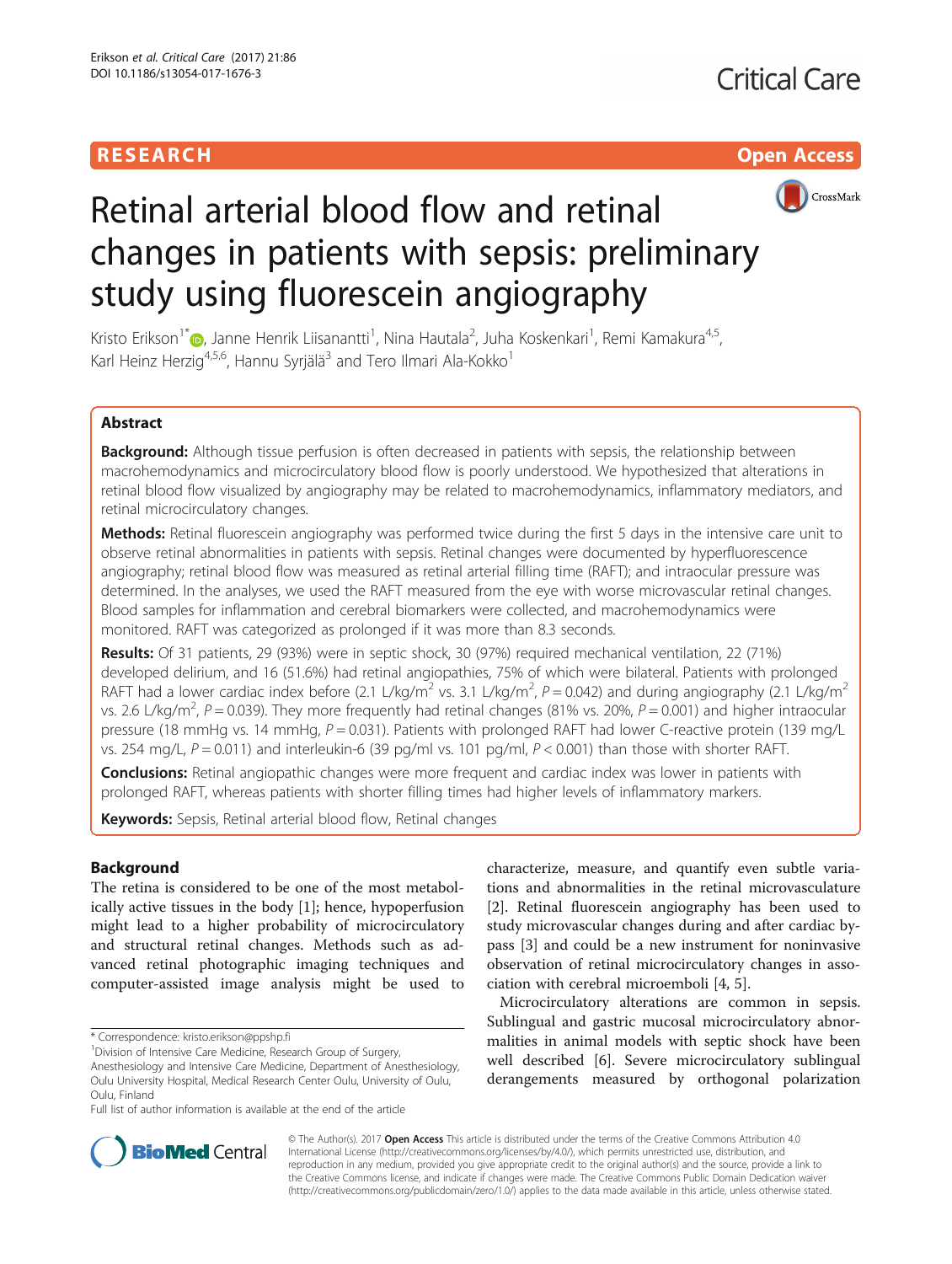spectral or sidestream dark-field imaging techniques are proposed to be better predictors of outcome than global hemodynamic variables [[7, 8](#page-7-0)]. Furthermore, the cerebral microcirculation was impaired in animal models of sepsis [[9\]](#page-7-0). In humans, proinflammatory and anti-inflammatory cytokines are released after microbial invasion with excessive sympathetic outflow. The proinflammatory response is responsible for the hemodynamic consequences of sepsis, namely vasodilation and hyperdynamic state or even myocardial depression [[10](#page-7-0), [11](#page-7-0)]. Patients have low resistance, high cardiac output circulation, tachycardia, and hypotension.

In this single-center preliminary study of sepsis in an intensive care unit (ICU) population, we measured retinal blood flow using retinal fluorescein angiography. We hypothesized that alterations in retinal blood flow visualized by angiography may relate to macrohemodynamics, levels of inflammatory mediators, and retinal microvascular pathologies and reflect brain dysfunction or the clinical severity of sepsis.

### Methods

#### Setting

This prospective, observational study was performed at a tertiary teaching university hospital (Oulu University Hospital) with a mixed medical-surgical ICU. All patients admitted to the ICU for sepsis or septic shock between 1 January 2012 and 31 December 2014 were screened for participation in this study, which included retinal angiography, measurements of retinal arterial filling time (RAFT), intraocular pressure (IOP), screening for delirium, and measuring blood proinflammatory and cerebral markers as well as hemodynamic parameters. Delirium was assessed using the Confusion Assessment Method for the ICU [[12\]](#page-7-0). Level of consciousness was assessed with the Richmond Agitation-Sedation Scale (scores range from −5 to 4, with lower scores indicating less arousal, higher scores indicating more agitation, and 0 indicating an alert and calm state) [[13\]](#page-7-0). The Glasgow Coma Scale was used to determine the level of consciousness of unsedated patients during imaging.

The inclusion criteria for patients were sepsis and septic shock according to the Surviving Sepsis Guidelines [[14\]](#page-7-0). Patients with acute brain disease, psychiatric disorders, chronic alcoholism, or other types of encephalopathy, as well as those with various ophthalmological conditions, such as age-related macular degeneration, diabetic retinopathy, cataract, angle-closure glaucoma, or eye injuries, were excluded. The study was approved by the local ethics committee of the Northern Ostrobothnia Hospital District. After written informed consent was obtained from the patients or their relatives, patients were included in the study.

#### Patient management during the ICU stay

Patients with sepsis and septic shock were managed according to the Surviving Sepsis Campaign guidelines [[14\]](#page-7-0) and were administered antibiotic treatment according to our ICU antibiotic stewardship protocol. Macrohemodynamics were monitored by measuring arterial blood pressure and pulmonary arterial pressure. An ICU data management system (Centricity Critical Care\*(8.1) SP7 (8.17.034); GE Healthcare, Barrington, IL, USA) was used to collect data concerning daily laboratory results, hemodynamic parameters, need for vasoactive or sedative agents, length of stay (LOS), presence of delirium, and severity-of-illness scoring (Acute Physiology and Chronic Health Evaluation II [APA-CHE II], Simplified Acute Physiology Score [SOFA]) after inclusion in the study. Surviving patients were met at the follow-up clinic 3–6 months after hospital discharge.

#### Interventions

Standardized retinal fluorescein angiographs and digital images were obtained for both eyes. Mydriasis was achieved 30 minutes after instilling topical tropicamide and phenylephrine hydrochloride eye drops. A Heidelberg Retina Angiograph 2 (HRA 2) camera was used in exceptional vertical alignment (HRA 2-00153; Heidelberg Engineering, Heidelberg, Germany). After 4 minutes, postangiography images were taken. The phase identified by laminar flow in the veins was determined as the endpoint of the arterial filling stage and start of the venous phase. The arterial filling time was measured from the patient's right eye. The preliminary images were taken on the first possible day of the ICU stay or if the inclusion criteria were fulfilled during the ICU stay. The patients were reexamined 2–5 days later. The third angiography was performed 3–6 months after the hospital discharge. These postdischarge images were used as within-patient controls to detect pathological findings in fundus images during the ICU stay. The images were analyzed by an ophthalmologist blinded to the patients' identity and any clinical data to interpret pathological findings.

RAFT was determined on the basis of digital fluorescein angiography using the HRA 2. In the analyses, we used the RAFT measured from the eye with worse microvascular retinal changes. The initial phase of the fluorescein angiography was determined, and the early filling stages were documented. The arterial phase was started when the central retinal artery began to fill. The median arterial filling time of the study population was 8.3 seconds. This median value was used as a cutoff point to divide the patient population into two groups: short retinal arterial filling time (SRAFT) less than 8.3 seconds and prolonged retinal arterial filling time (PRAFT) greater than 8.3 seconds.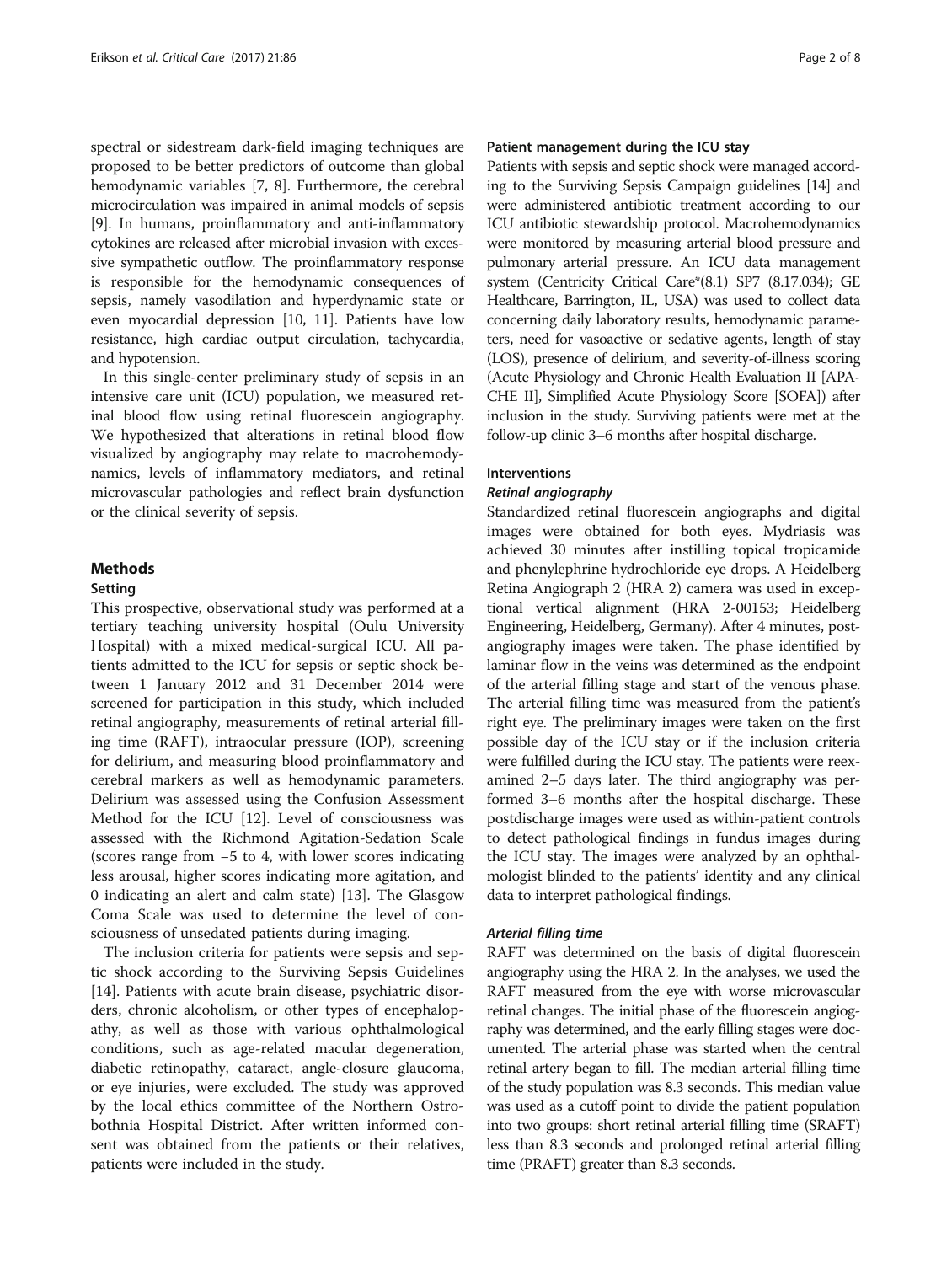IOP was measured in both eyes using an Icare PRO tonometer (1201775 TA 03 Icare® PRO; Icare Finland Oy, Vantaa, Finland). IOP measurements were performed at the time of each angiography and after 3–6 months at the post-ICU clinic. In patients with retinal abnormalities, the IOP in the eye with the most intense findings was included in the analyses, whereas the first measurement from the right eye was used for those patients without retinal abnormalities.

#### Laboratory data

Separated plasma was stored at −70 °C. The inflammatory cytokines tumor necrosis factor-α (TNF-α) and interleukin 6 (IL-6) as well as markers of brain dysfunction (neuronspecific enolase [NSE] and calcium-binding protein B [S100B]) were analyzed. Cytokine concentrations were determined using the MILLIPLEX® MAP Human Cytokine/ Chemokine Magnetic Bead Panel (HCYTOMAG-60 K; EMD Millipore, Billerica, MA, USA). The lower detection limits were 0.7 pg/ml for TNF- $\alpha$  and 0.9 pg/ml for IL-6. The intra-assay coefficients of variation (CVs) for TNF-α and IL-6 were 2.6% and 2.0%, respectively, and the corresponding inter-assay CVs were 13% and 18.3%, respectively. S100B and NSE were measured using an immunochemiluminometric method (Elecsys 2010 analyzer; Roche Diagnostics GmbH, Mannheim, Germany).

#### Statistical analysis

The statistical analysis was performed using IBM SPSS Statistics version 22 software (IBM, Armonk, NY, USA). Proportional data are expressed as rate (count) and percent, and continuous variables are expressed as median and 25th and 75th percentiles. Proportional data were tested using Pearson's chi-square test unless otherwise stated. Continuous variables were tested using a nonparametric Mann-Whitney U test and independent samples median test. Two-tailed  $P$  values less than 0.05 were considered statistically significant.

### Outcome measures

The primary outcome measure was median RAFT. The secondary outcome endpoints were the IOP measurements and their relationship to RAFT and different pathological findings in the retina during sepsis. Also, demographic data, comorbidities, severity scores, and outcome data were compared between the SRAFT and PRAFT patient groups.

### Results

During the 2012–2015 study period, a total of 667 patients with sepsis were screened for the present study. Of those, 342 patients met the study criteria, and 309 were admitted outside office hours or during times when

there was no possibility for retinal angiography to be performed, leaving 33 patients who were included in the study. Two patients later refused to participate, leaving 31 patients for the final analysis.

The majority of the study population was male (20 males, 11 females). The median age was 62.1 (50.6–75.8) years. The median APACHE II score was 22 (18–25). Retinal abnormalities were observed in 16 patients (51.6%), 12 (75.0%) of whom had bilateral changes. The 30-day mortality was 12.9% (4 of 31). The median RAFT was 8.3 (6.1–10.8) seconds (Table [1](#page-3-0)).

Patients with arterial PRAFT had higher APACHE II scores  $(22.5 \, [21.2-29.5]$  $(22.5 \, [21.2-29.5]$  $(22.5 \, [21.2-29.5]$  vs. 20  $[15-21]$  $[15-21]$  $[15-21]$ ,  $P = 0.049$ ), and their IOP was higher (17.8 [14.7–22.1] mmHg vs. 14 [12.5–15.5] mmHg,  $P = 0.029$ ). Retinal abnormalities were more frequent in those with PRAFT (81% vs. 20%,  $P = 0.001$ ) (Table [1\)](#page-3-0).

Cardiac index measured with a thermodilution technique using a pulmonary catheter was lower in those with PRAFT before angiography  $(2.1 \mid 1.7-2.5]$  vs. 3.1 [2.5–3.2],  $P = 0.042$ ) and at angiography (2.1 [1.7–2.4] vs. 2.6  $[2.2-3.1]$ ,  $P = 0.039$ ). There were no differences in the doses of vasopressors, mean arterial pressures, or serum lactate levels between the PRAFT and SRAFT groups during angiography (Table [2](#page-4-0), Fig. [1\)](#page-5-0).

Patients with PRAFT had a lower C-reactive protein (CRP) level on the day of angiography (139 [77.7–224.5] mg/L vs. 254 [146–366] mg/L,  $P = 0.011$ ) (Table [2\)](#page-4-0). Patients with PRAFT had significantly lower levels of NSE, S100B, TNF-α, and IL-6 than patients with SRAFT (Table [3](#page-5-0)).

Pathological retinal findings were present in 16 patients (51.2%) (Fig. [2](#page-6-0)). The most common retinal abnormality was fluorescein-leaking retinal microaneurysm (56%), followed by vitreous hemorrhage (13%) and other retinal hemorrhages (6.5%). The abnormal retinal findings were present in 13 (81.3%) of 16 patients in the PRAFT group and 3 (20.0%) of 15 patients in the SRAFT group ( $P =$ 0.001). In surviving patients, the abnormal retinal findings were found to have resolved in control angiography.

The IOP was higher in the prolonged RAFT group (18 mmHg vs. 14 mmHg,  $P = 0.031$ ). Interestingly, 16% of all the patients with sepsis studied had ocular hypertensive pressures (IOP >21 mmHg). There were no differences in ICU, 30-day, or 365-day mortality rates between the two patient groups with different arterial filling times (Table [1](#page-3-0)). In the control angiography of the survivors performed 3– 6 months following ICU discharge, the median RAFT was 12.56 (12.1–14.9) seconds, and there were no differences between the PRAFT and SRAFT groups.

#### **Discussion**

In the present preliminary prospective study, we found that, first, patients with sepsis and PRAFT had retinal abnormalities and experienced higher IOPs more frequently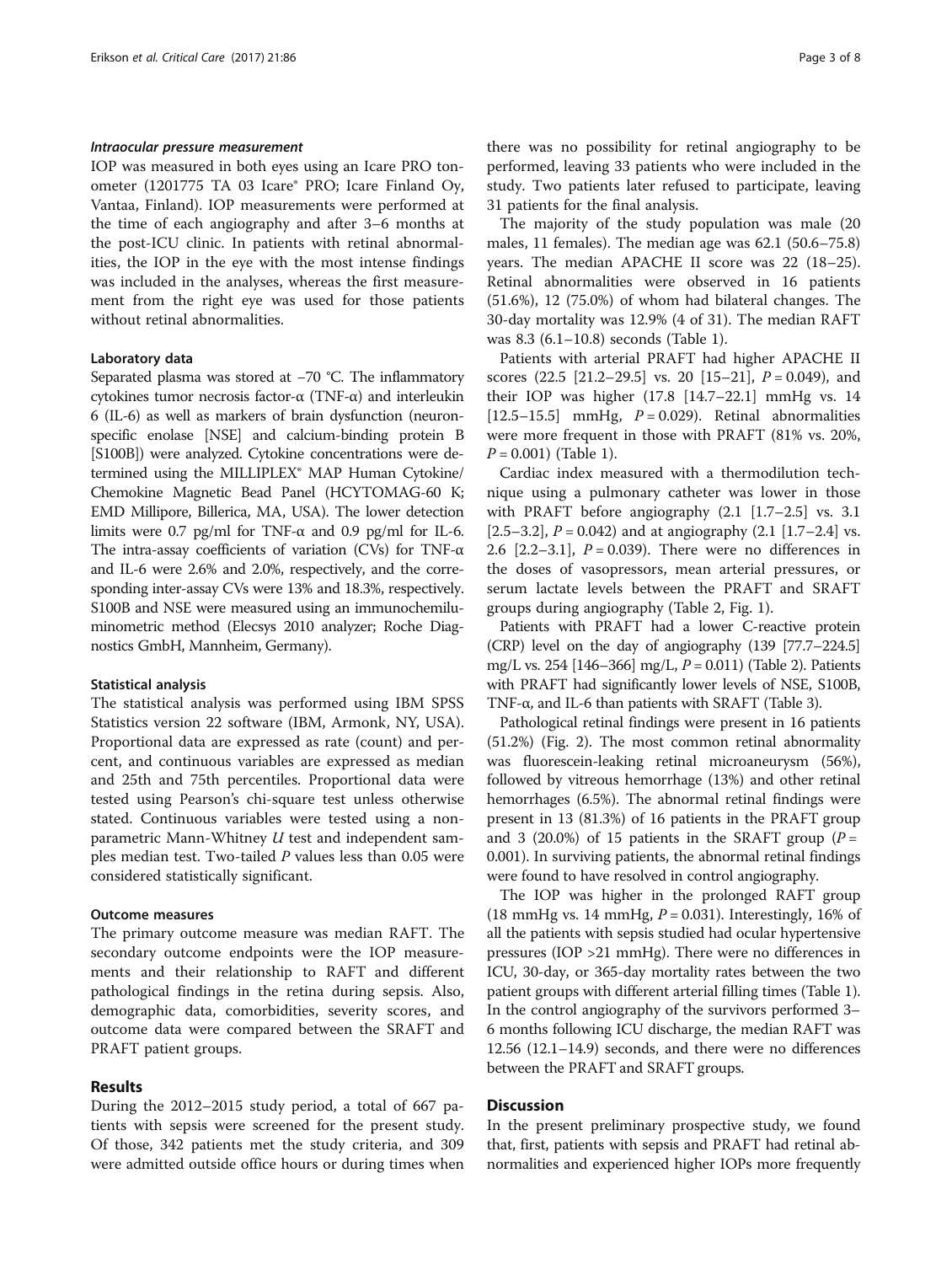<span id="page-3-0"></span>Table 1 Demographic and clinical characteristics of the study population

|                                                 | All included<br>patients $(N = 31)$ | Patients with arterial filling<br>time <8.28 seconds ( $n = 15$ ) | Patients with prolonged arterial<br>filling time >8.28 seconds ( $n = 16$ ) | $P$ value            |
|-------------------------------------------------|-------------------------------------|-------------------------------------------------------------------|-----------------------------------------------------------------------------|----------------------|
| Age, years                                      | 62.1 [50.6-75.8]                    | 62.1 [50.6-78.0]                                                  | 62.3 [52.3-73.8]                                                            | 0.65                 |
| Sex, male/female                                | 20/11                               | 11/5                                                              | 9/6                                                                         | 0.61                 |
| BMI, kg/m <sup>2</sup>                          | 30.5 [25-36]                        | 29.5 [23.6-33.6]                                                  | 31.1 [26.1-35.9]                                                            | 0.29                 |
| <b>APACHE II score</b>                          | 22 [18-25]                          | 20 [15-21]                                                        | 22.5 [21.2-29.5]                                                            | 0.049                |
| APACHE score $>25$ , n $(\%)$                   | 6(19.4)                             | 2(13.3)                                                           | 4(25)                                                                       | 0.41                 |
| SAPS II                                         | 48 [43-59]                          | 46 [42-59]                                                        | 53 [46.2-61.7]                                                              | 0.22                 |
| SOFA score at admission                         | $8[5 - 10]$                         | $7[5-10]$                                                         | $8[6.2 - 9.7]$                                                              | >0.9                 |
| SOFA score, maximum                             | $10 [8 - 14]$                       | $10 [8 - 12]$                                                     | 12 [8.2-14.7]                                                               | 0.12                 |
| Coronary artery disease, n (%)                  | 7(22.6)                             | 2(13.3)                                                           | 5(31.3)                                                                     | 0.23                 |
| Arteriosclerosis obliterans, n (%)              | 4(12.9)                             | 2(13.3)                                                           | 2(12.5)                                                                     | 0.94                 |
| Diabetes dietary, n (%)                         | 10(32.3)                            | 6(40)                                                             | 4(25)                                                                       | 0.37                 |
| Chronic kidney disease, n (%)                   | 2(6.5)                              | 2(13.3)                                                           | 0                                                                           | 0.13                 |
| Chronic obstructive pulmonary disease, n (%)    | 5(16.1)                             | 3(20)                                                             | 2(12.5)                                                                     | 0.57                 |
| Operated, n (%)                                 | 6(19.4)                             | 5(33.3)                                                           | 1(6.3)                                                                      | $0.172$ <sup>a</sup> |
| Mechanical ventilation, n (%)                   | 30 (96.8)                           | 14 (93.3)                                                         | 16 (100)                                                                    | 0.48                 |
| ARRT, n (%)                                     | 11(35.5)                            | 5(33.3)                                                           | 6(37.5)                                                                     | 0.81                 |
| Use of sepsis corticosteroid, $n$ (%)           | 20 (64.5%)                          | 10(66.7)                                                          | 10(62.5)                                                                    | 0.81                 |
| Positive blood cultures, n (%)                  | 10(33.3)                            | 6(40)                                                             | 4(26.7)                                                                     | 0.44                 |
| Pneumonia, n (%)                                | 9(29)                               | 4(26.7)                                                           | 5(31.3)                                                                     | 0.78                 |
| Abdominal, n (%)                                | 12 (38.7)                           | 6(40)                                                             | 6(37.5)                                                                     | 0.89                 |
| Genitourinary, n (%)                            | 3(9.7)                              | 1(6.7)                                                            | 2(12.5)                                                                     | 0.58                 |
| Soft tissue, n (%)                              | 4(12.9)                             | 1(6.7)                                                            | 3(18.8)                                                                     | 0.31                 |
| Unknown, n (%)                                  | 4(12.9)                             | 2(13.3)                                                           | 2(12.5)                                                                     | 0.94                 |
| Endocarditis, n (%)                             | 1(3.23)                             | 1(6.25)                                                           | $\mathbf{0}$                                                                | 0.29                 |
| Delirium, n (%)                                 | 22(71)                              | 10(66.7)                                                          | 12(75)                                                                      | 0.77                 |
| Cumulative fluid balance during angiography, ml | 421 [-1502 to 3343]                 | 1409 [-841 to 46 06]                                              | $-620$ $[-1533$ to 3015]                                                    | 0.44                 |
| ICU LOS, survivors, days                        | $7.6$ [3.3-14]                      | $5.9$ [3.3-9.6]                                                   | $7.8$ [3.3-9.4]                                                             | 0.72                 |
| Hospital LOS, days                              | 20 [8.5-35]                         | 22.9 [10.8-34.7]                                                  | 19.3 [7.9-32.3]                                                             | 0.49                 |
| ICU mortality, n (%)                            | 3(9.7)                              | 2(12.5)                                                           | 1(6.7)                                                                      | >0.9                 |
| 30-day mortality, n (%)                         | 4(12.9)                             | 1(6.7)                                                            | 3(18.8)                                                                     | 0.32 <sup>a</sup>    |
| 365-day mortality, n (%)                        | 8(25.8)                             | 3(20)                                                             | 5(31.3)                                                                     | 0.38 <sup>a</sup>    |

Abbreviations: APACHE II Acute Physiology and Chronic Health Evaluation II, ARRT, Acute renal replacement therapy, ICU, Intensive care unit, LOS, Length of stay, SAPS II, Simplified Acute Physiology Score II, SOFA, Sequential Organ Failure Assessment, BMI, Body mass index

<sup>a</sup>P value calculated using Fisher's exact test

than those with sepsis and SRAFT. Second, patients in the PRAFT group had a significantly lower cardiac index and lower IL-6 and CRP levels. Third, these patients had higher APACHE II scores upon admission.

To the best of our knowledge, this is the first study involving measurement of retinal blood flow in human patients with sepsis and exploration of the feasibility of this measurement to reflect the macro- and microcirculation. The decision to use median time as the cutpoint value for prolonged RAFT could be considered a limitation of the present study. Because there are no reference values for RAFT, and owing to the limited sample size,

we decided to use the median in this pilot study. Patients with SRAFT had higher cardiac indexes and more elevated levels of inflammatory markers. This is in line with the hyperdynamic hemodynamic state often seen in early sepsis with a proinflammatory phase [[15](#page-7-0)]. In contrast, the relationship between the cardiac index and microcirculatory perfusion has not been demonstrated using sublingual techniques [\[16, 17](#page-7-0)]. However, in another study with an early goal-directed fluid therapy and vasoactive medication protocol, sublingual microcirculation flow velocity correlated with mean arterial pressure and mixed venous oxygen saturation [\[18](#page-7-0)]. According to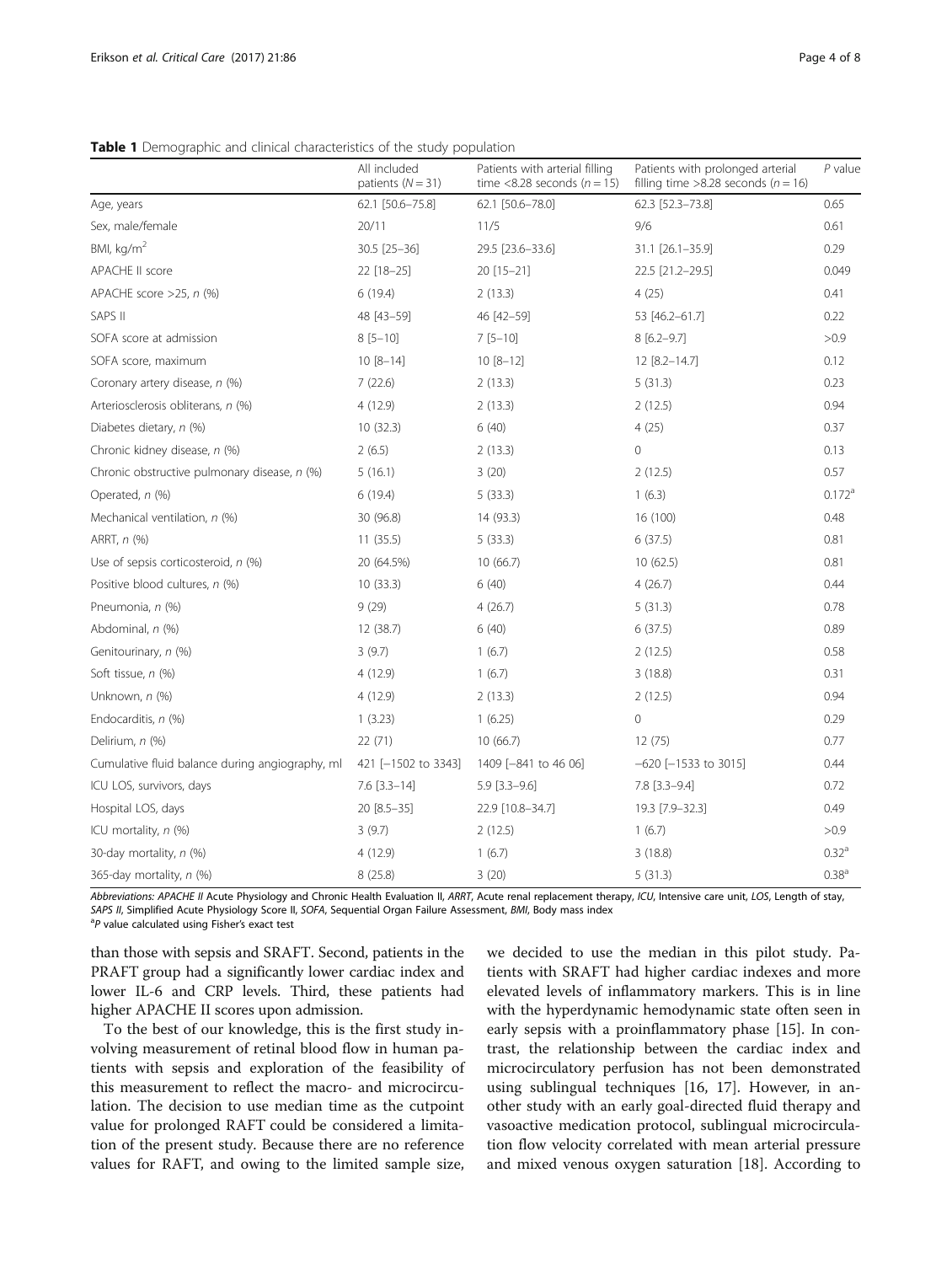<span id="page-4-0"></span>Table 2 Retinal fluorescein angiography: retinal changes, ocular pressure, tissue perfusion parameters, and inflammatory markers

|                                                                      | All patients<br>$(N = 31)$   | Patients with short arterial<br>filling time <8.28 seconds ( $n = 15$ ) | Patients with prolonged arterial<br>filling time >8.28 seconds ( $n = 16$ ) | $P$ value |
|----------------------------------------------------------------------|------------------------------|-------------------------------------------------------------------------|-----------------------------------------------------------------------------|-----------|
| Intraocular pressure at angiography, mmHg                            | 15.7 [13.3-19.5]             | 14.0 [12.5-15.5]                                                        | 17.8 [14.7-22.1]                                                            | 0.031     |
| Retinal changes, n (%)                                               | 16(51.6)                     | 3(20)                                                                   | 13 (81.3)                                                                   | 0.001     |
| Mean blood glucose level, mmol/L                                     | 7.8 [6.8-10.4]               | 8.9 [7.7-10.2]                                                          | $8.1$ [7.2-9.4]                                                             | 0.36      |
| CRP at angiography, mg/L                                             | 160 [114-316]                | 254 [146-366]                                                           | 139 [77.7-224.5]                                                            | 0.011     |
| CRP, highest before angiography, mg/L                                | 264 [149-380]                | 307 [161.7-435.7]                                                       | 187 [99.5-363.5]                                                            | 0.104     |
| PCT at angiography, µg/L                                             | 3.87 [1.96-12.2]             | $0.387$ [1.96-12.2]                                                     | 7.06 [1.9-31.8]                                                             | 0.28      |
| PCT, maximum before angiography, µg/L                                | $9.4$ $[2.4 - 36.6]$         | 11.6 [6.7-30.3]                                                         | 6.7 [0.96-61.9]                                                             | 0.669     |
| Platelets, lowest before angiography, $\times 10^9$ /L               | 170 [124-219]                | 184.5 [166-270.7]                                                       | 146 [98.5-202.3]                                                            | 0.056     |
| Platelets, lowest at angiography, $\times 10^9$ /L                   | 149 [90-185]                 | 167 [123-209]                                                           | 96 [84-178]                                                                 | 0.07      |
| PT-INR, highest before angiography                                   | $1.3$ $[1.15 - 1.9]$         | $1.2$ $[1.1 - 1.6]$                                                     | $1.45$ [1.27-2.2]                                                           | 0.025     |
| PT-INR, highest at angiography                                       | $1.35$ $[1.2 - 1.67]$        | $1.25$ [1.17-1.45]                                                      | $1.45$ [1.2-2.1]                                                            | 0.09      |
| Noradrenaline dose, highest before<br>angiography, µg/kg/minute      | $0.2$ [0.06-0.53]            | $0.23$ [0.073-0.64]                                                     | $0.167$ [0-0.38]                                                            | 0.47      |
| Noradrenaline dose during angiography,<br>µg/kg/minute               | $0.04$ $[0 - 0.24]$          | $0.0242$ [0-0.61]                                                       | 0.050 [0.005-0.23]                                                          | 0.71      |
| Cardiac index, lowest before angiography,<br>L/minute/m <sup>2</sup> | $2.4$ [1.7-3]                | $3.1$ $[2.5 - 3.2]$                                                     | $2.1$ [1.7-2.5]                                                             | 0.042     |
| Cardiac index, during angiography,<br>L/minute/m <sup>2</sup>        | $2.3$ [1.9-2.7]              | $2.6$ [ $2.2 - 3.1$ ]                                                   | $2.1$ [1.7-2.4]                                                             | 0.039     |
| MAP at angiography, mmHg                                             | 73.9 [68-88]                 | 78.5 [69.5-88.8]                                                        | 69.6 [65.5-89.2]                                                            | 0.49      |
| MAP below 65 mmHg before angiography,<br>minutes                     | 13.6 [8-33]                  | $11$ [4.5-37.5]                                                         | $23 [8 - 33]$                                                               | 0.470     |
| Lactate angiography, mmol/L                                          | $1.9$ $[1.3 - 2.5]$          | $1.75$ $[1.31 - 2.5]$                                                   | 1.98 [1.34-2.54]                                                            | 0.62      |
| Lactate, highest before angiography, mmol/L                          | $3.4$ [1.9-8.6]              | $2.97$ $[2.2-6.7]$                                                      | 6.05 [1.87-10.03]                                                           | 0.61      |
| BE lowest before angiography, mmol/L                                 | $-7.8$ [ $-13.5$ to $-4.8$ ] | $-7.8$ [ $-12.9$ to $-3.3$ ]                                            | $-7.9$ [ $-14.1$ to $-7$ ]                                                  | 0.467     |
| BE during angiography, mmol/L                                        | $-4.3$ [ $-7.9$ to 0.375]    | $-3.2$ $[-7.5$ to 0]                                                    | $-4.9$ [ $-11.1$ to 0.9]                                                    | 0.57      |
| PaO <sub>2</sub> , mmHq                                              | 12.3 [11.4-14.5]             | 11.4 [10.3-13.8]                                                        | 12.2 [9.9-13]                                                               | 0.66      |
| PaCO <sub>2</sub> , mmHg                                             | $4.9$ [ $4.5-6$ ]            | $5.2$ [4.6-6]                                                           | $5.1$ [4.2-5.9]                                                             | 0.77      |
| PaO <sub>2</sub> /FiO <sub>2</sub> ratio, mmHg                       | 31.5 [23.6-37.1]             | 34.6 [23.8-47.9]                                                        | 34.2 [23.8-43.7]                                                            | 0.95      |

Abbreviations: CRP, C-reactive protein, PCT, Procalcitonin, PT-INR, Prothrombin time international normalized ratio, MAP, Mean arterial pressure, BE, Base excess, PaCO<sub>2</sub>, Partial pressure of carbon dioxide in arterial blood, PaO<sub>2</sub>/FiO<sub>2</sub> ratio Ratio of partial pressure of oxygen in arterial blood to fraction of inspired oxygen

an animal model of hyperdynamic septic shock, arterial flow is increased in the mesenterial artery, whereas ileal microcirculation is decreased. Taken together, human organ blood flow distribution varies between different organs in patients with sepsis, and according to our results, it follows changes in cardiac output.

Our results suggest that retinal angiography may be used to estimate the macrocirculation and could provide a new technique for noninvasive monitoring of the central nervous system. These findings generate ideas for future studies on the applicability of retinal blood flow as a tool for the assessment of microcirculation and cerebral circulation in particular. In our series, prolonged retinal blood flow was related to retinal microcirculatory abnormalities. Further studies are needed to evaluate whether retinal blood flow changes are related to systemic microhemodynamics. It may be possible to evaluate the severity of illness by simply looking into the patient's eye with a fundus camera, which is accessible and also easily affordable for the ICU clinician.

In the present series, the IOP was higher among patients with PRAFT. Similarly, correlation between increased IOP and delayed filling time of the retinal veins was suggested in an earlier study in patients with glaucoma [\[19, 20\]](#page-7-0). Decreased IOP was previously reported in patients with Puumala virus infections, with a mean IOP of 4.5 mmHg [\[21\]](#page-7-0). To our knowledge, intraocular hypertension has not previously been documented in patients with sepsis. In our series, 16% had IOP >21 mmHg.

In our study, retinal abnormalities were observed in half of the patients with sepsis and were more common in patients in the PRAFT group (81%). Microvascular changes in the retina are usually associated with diabetes and hypertension [\[22](#page-7-0)]. In our series of patients admitted to the ICU with sepsis, we found fluorescein-leaking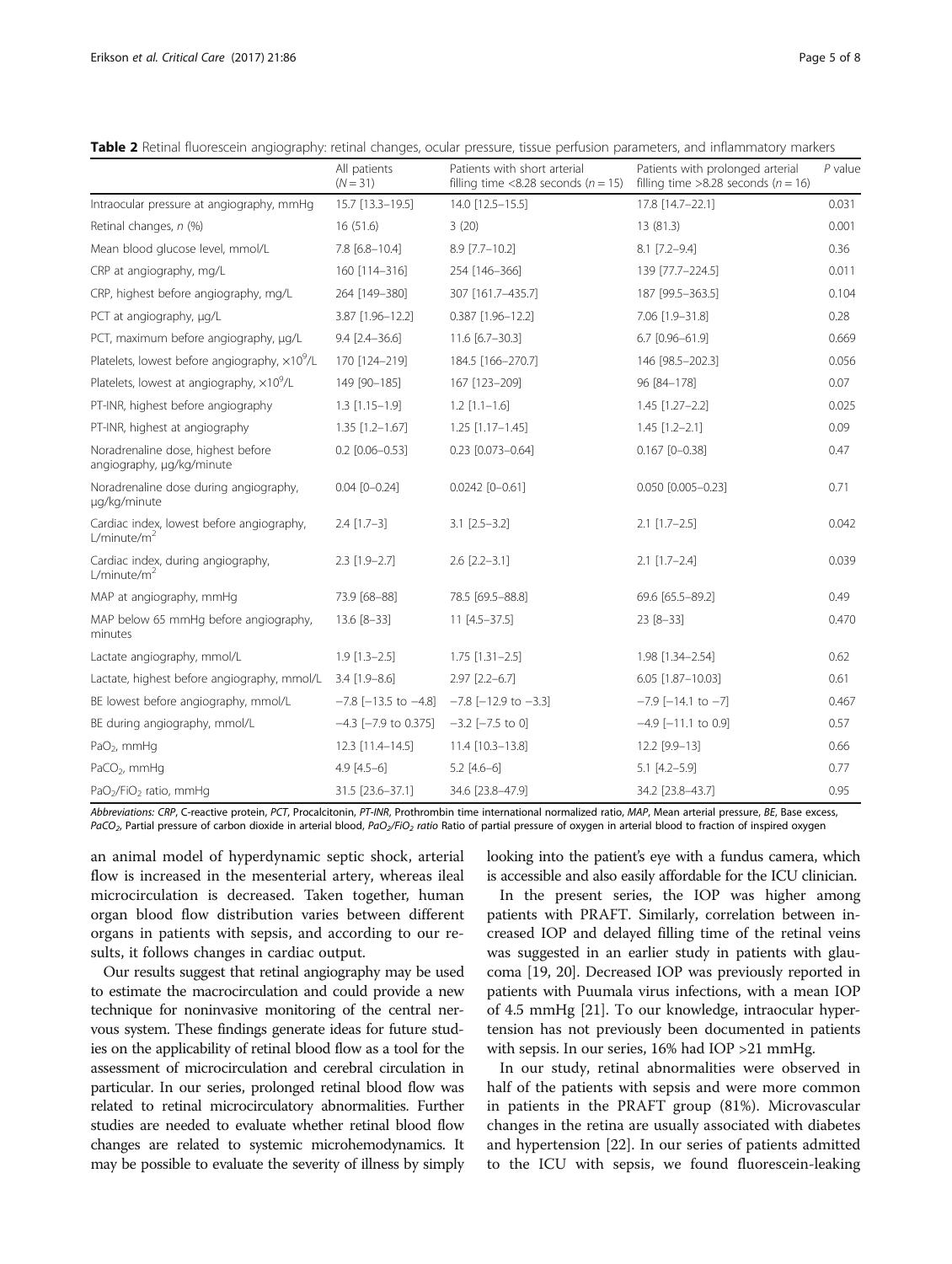

<span id="page-5-0"></span>

retinal microaneurysms and retinal hemorrhages. In harmony with our results, intra- and periretinal hemorrhages were observed in a previous study of patients with severe acute pancreatitis [\[23\]](#page-7-0). In that study, retinal changes were associated with multiple organ failure syndrome. In our series, patients with retinal changes were more severely ill on admission (APACHE II score 22.5  $[21.2–29.5]$  $[21.2–29.5]$  $[21.2–29.5]$  vs. 20  $[15–21]$  $[15–21]$  $[15–21]$ ,  $P = 0.049$ ).

A novel finding of the present study is the fluoresceinleaking retinal microaneurysms. Pathological processes such as inflammation or ischemia may upset the normal retinablood barrier in the retinal capillaries, thereby allowing extravascular leakage of fluorescein. Even transient hypoxia, for example, can increase the permeability of the retinal arterioles even with normal intraluminal blood pressure and may also later involve the venous side [\[24](#page-7-0)]. These permeability changes are thought to be related to changes in the vascular endothelial cells. In our patients, sepsis-related lower cardiac indexes and elevated IOPs with altered, prolonged retinal blood flow may have produced transient retinal hypoxia and may have resulted in the development of retinal microvascular abnormalities. In our study, inflammatory parameters measured (IL-6, CRP) at the same time as retinal blood flow were significantly higher in those with shortened retinal filling time. In our series, the rapid retinal blood flow could thus be linked with the hyperdynamic hemodynamic and proinflammatory responses.

#### Limitations

The main limitation of the present study is the relatively small number of patients. This was due to the study design, with highly complex interventions and measurements performed only during office hours. The sample size was insufficient to detect clinically relevant patient-centered outcomes. The results are observational, descriptive, and hypothesis-generating in nature. Second, our cutoff point of

Table 3 Inflammatory and cerebral markers at angiography and at the intensive care unit follow-up clinic

|                  | Patients with short arterial<br>filling time <8.28 seconds ( $n = 15$ ) | Patients with prolonged arterial<br>filling time >8.28 seconds ( $n = 16$ ) | ICU follow-up clinic | $P$ value |
|------------------|-------------------------------------------------------------------------|-----------------------------------------------------------------------------|----------------------|-----------|
| S100B, $\mu q/L$ | $0.19$ $[0.097 - 0.45]$                                                 | $0.12$ $[0.06 - 0.22]$                                                      | $0.04$ $[0 - 0.05]$  | < 0.001   |
| NSE, µg/L        | 23.5 [13.3-39.2]                                                        | 22.3 [8.8-34.2]                                                             | 13.4 [0.82-17.2]     | 0.035     |
| $IL-6$ , pg/ml   | 101 [13.4-525.6]                                                        | 39.4 [19.6-77.6]                                                            | $3.7$ [0.58-8.56]    | < 0.001   |
| TNF-a, pg/ml     | 29.5 [20.2-82.5]                                                        | 28.3 [19.5-49]                                                              | 13.9 [9.3-20.8]      | 0.002     |

Abbreviations: ICU Intensive care unit, IL-6 Interleukin 6, NSE Neuron-specific enolase, S100B Calcium-binding protein B, TNF-α Tumor necrosis factor-α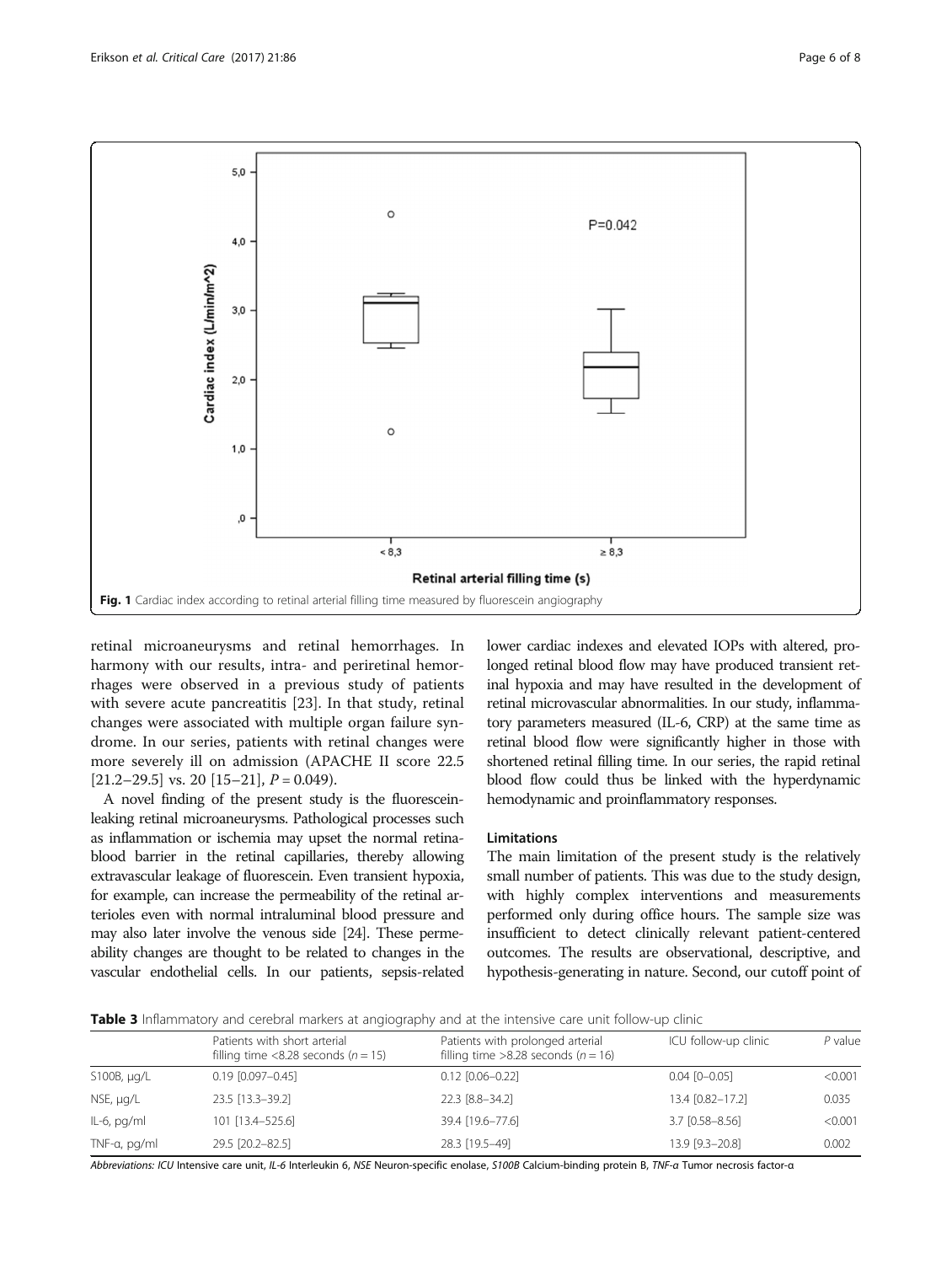<span id="page-6-0"></span>

8.3 seconds was the median filling time. The literature concerning filling time is sparse. Arterial filling time in the retina has not been used previously to measure blood flow in patients with sepsis. However, we were able to show differences between patients with prolonged and shorter filling times, even in this relatively small patient population. In future studies in this field, researchers should determine the reference values for RAFT in patients with sepsis. Further studies are also needed to determine whether retinal angiographic changes are related to, for example, sublingual microcirculatory alterations. It is notable that the mortality in the present series was relatively low when considering that almost all the patients had septic shock.

Another possible limitation of the study is that the imaging was performed in different phases of the ICU stay in different patients. This was due to complex interventions and measurements performed only during office hours. However, it is also true that it is not possible to harmonize the timing of the intervention in this patient material, because patients are also admitted to the ICU in different phases of the disease, depending on the severity of the disease, the type of infection, and the symptoms.

### Conclusions

This preliminary study demonstrates that retinal angiography could be a feasible monitoring technique for the ICU. The retinal blood flow, IOP, and microvascular angiopathies were linked in the patients with sepsis. Patients with RAFTs more than 8.3 seconds had a lower cardiac index and more frequently had retinal angiopathies, higher IOP, and lower levels of inflammatory markers, indicating an impaired inflammatory response.

#### Abbreviations

APACHE II: Acute Physiology and Chronic Health Evaluation II; ARRT: Acute renal replacement therapy; BE: Base excess; BMI: Body mass index; CRP: Creactive protein; CV: Coefficient of variation; FiO<sub>2</sub>: Fraction of inspired oxygen; HRA 2: Heidelberg Retina Angiograph 2; ICU: Intensive care unit; IL-6: Interleukin 6; IOP: Intraocular pressure; LOS: Length of stay; MAP: Mean arterial pressure; NSE: Neuron-specific enolase; PaCO<sub>2</sub>: Partial pressure of carbon dioxide in arterial blood; PaO<sub>2</sub>: Partial pressure of oxygen in arterial blood; PaO<sub>2</sub>/FiO<sub>2</sub>: Ratio of partial pressure of arterial oxygen to fraction of inspired oxygen; PCT: Procalcitonin; PRAFT: Prolonged retinal arterial filling time; PT-INR: Prothrombin time international normalized ratio; RAFT: Retinal arterial filling time; S100B: Calcium-binding protein B; SAPS II: Simplified Acute Physiology Score II; SOFA: Sequential Organ Failure Assessment; SRAFT: Short retinal arterial filling time; TNF-α: Tumor necrosis factor-α